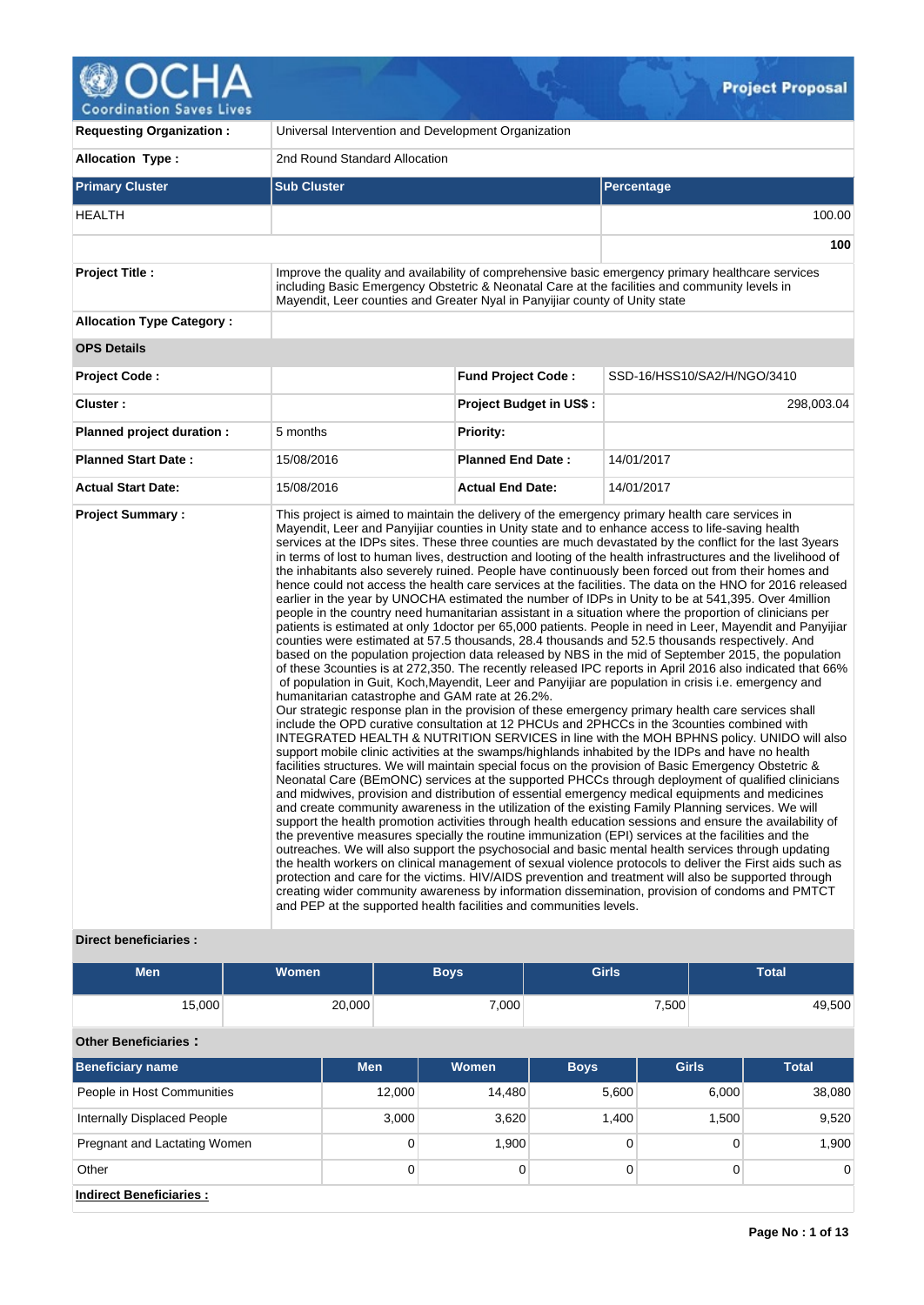### **Catchment Population:**

### **Link with allocation strategy :**

Despite the formation of the Transitional Government of National Unity between the peace partners in April 2016, sporadic fighting has still been continuing throughout most parts of the country. This has had significant impact on the economic situation (deteriorating on daily basis and the inflation estimated to be above 600%) of the country and hence increased the scope of humanitarian needs. The revised HRP document illustrated that 1 in every 3people are constantly forced to flee their homes in the country, the number of the displaced population is at 2.5 million where 1.6 million are internally displaced and over 53% are estimated to be children. By July 2016 the number of people who are in need of humanitarian assistance is at 4.8 million and 1 in every 3people is severely food insecure. IPC reports released in April 2016 put GAM rate is at 26.2% in Unity which is almost double the global emergency threshold which is 15%. The fighting which started on the 8th of July in Juba was later on echoed in Koch, Mayendit North and Leer in the mid of July and has led to the displacement of the population again to the swamps/highlands. Health facilities as well the NGOs` compounds were looted and damaged and humanitarian actors were forced to evacuate their staffs in fear of threat to their lives from the armed militants and therefore the beneficiaries considered deprived of the much needed services. This project will therefore maintain the provision of the emergency primary health care services at the existing health facilities and ensure the functionality of the facilities by doing some minor repairs, ensure equitable and timely access to the services through establishment of mobile centers at the IPDs sites where there are no facilities structures.

### **Sub-Grants to Implementing Partners :**

| <b>Partner Name</b>                                    | <b>Partner Type</b> | <b>Budget in US\$</b>       |            |
|--------------------------------------------------------|---------------------|-----------------------------|------------|
|                                                        |                     |                             |            |
| Other funding secured for the same project (to date) : |                     |                             |            |
| <b>Other Funding Source</b>                            |                     | <b>Other Funding Amount</b> |            |
| HPF for Mayendit county and goes up to September 2016  |                     |                             | 375,000.00 |
|                                                        |                     |                             | 375,000.00 |

# **Organization focal point :**

| <b>Name</b>       | <b>Title</b>       | <b>Email</b>           | <b>IPhone</b>        |
|-------------------|--------------------|------------------------|----------------------|
| James Keah Ninrew | Executive director | ed@unidosouthsudan.org | 0955008160/722304348 |
| Dr Duk Stephen    | Health Manager     | mc@unidosouthsudan.org | 0955550669/722383674 |
| Kennedy Recha     | Finance director   | fm@unidosuthsudan.org  | +254715768768        |

# **BACKGROUND**

### **1. Humanitarian context analysis**

South Sudan has been experiencing continuous civil war and violence since its independent in 2011. These conflicts intensified in December 2013 and the people of South Sudan have continuously been displaced from their homes though the signing of the Peace Agreement on the Resolution of Conflicts in The Republic of South Sudan had brought some relative calm. Humanitarian situation continuously deteriorates since the civilians do not get opportunities to do their traditional cultivation to earn the living and people have been abusing others` lives in fight on the scarce resources such as cattle, goats and others. The economics of the country has been at its worse since the oil production which is the only backbone of the economics also affected by the conflict. The fighting that started on the 8th of July 2016 in Juba and later on echoed everywhere in the country has again worsen the humanitarian situation and significantly increased the needs not only in Upper Nile region but as well in Greater Bhar Al Gazal and Equatorial regions. The post July humanitarian information has captured the looting of the health facilities as well the NGOs` compounds in Koch, Mayendit North and Leer. About 30,000 people were affected by the displacement in Thonyor of Leer county and from the 1st to mid of august 2016 around 1,000 people from Adok and Leer arrived in Panyijiar county. People are displaced to the swamps/highlands and are vulnerable to the water borne diseases due to poor hygiene and crowd living in small areas. The recent weekly reports from Nyal, Leer and Mayendit indicate high number of Acute Watery diarrhea cases, Acute Respiratory Infection cases and Malaria marks first. Moreover, the IPC reports released in April 2016 indicated that in Southern Unity 66% of the population are in crisis I.e. emergency and humanitarian catastrophe and that was before the recent displacement which started in July.

#### **2. Needs assessment**

Unity state specially the Southern area has been the focus of the conflict since then. Humanitarian access has been a great hindrance to the services delivery and the humanitarian actors have been experiencing a great deal of looting from the armed militants prompting unending procurement of the essential emergency equipments and medicines to continue with the services delivery. The security situation has had effects on the recruitment of qualified cadres since it is not easy to be deployed to the area due insecurity concerns. First 6months of 2016 DHIS data for Mayendit county puts only 20% of the deliveries were conducted by Skilled Birth Attendants in the facilities, ANC first visit coverage 38.2%, DPT coverage is at 0% and all efforts to re-install the cold chain system have always been aborted by the insecurity issues. Most of the health facilities in the 3counties are either non-functional or function at very limited capacity due to effect of the conflicts. And the overall GAM rate for Unity state is 26.2% (IPC reports, April 2016 and that is almost double the global emergency threshold. Moreover, the continuous fluctuation in the security status in the Southern Unity has always been depleting the area from humanitarian actors and consequently the humanitarian services are being hampered so significantly.

### **3. Description Of Beneficiaries**

The direct beneficiaries to this project shall include 15,000 men, 20,000 women, 7,000 boys and 7,500 girls in the 3counties combined. Those as well are the pregnant women and the vulnerable groups of people within the communities both hosts and the IDPs.

### **4. Grant Request Justification**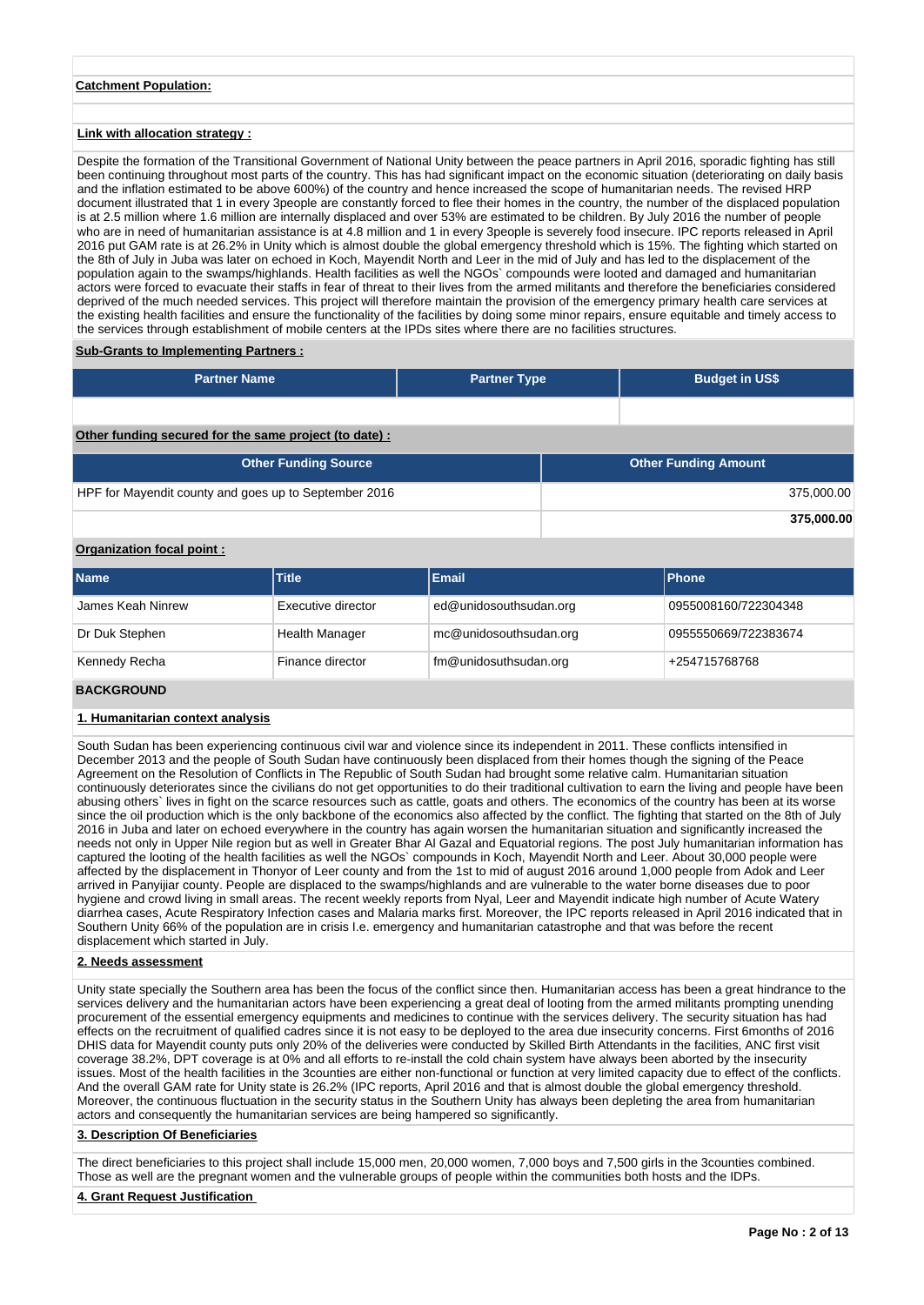UNIDO had successfully implemented the SSHF SA1\_2016 which ended on the 31st of July in Leer, Mayendit and Panyijiar counties. We managed to conduct more than 52,000 OPD curative consultations in 2PHCCs (Duong and Mayendit in Nyal & Mayendit respectively plus 11PHCUs in the 3counties combined and a mobile clinic response at Meer Island in Nyal. Up to 107 deliveries out of the 413 deliveries were conducted by SBA and that's around 26%. Up to 1,552 ANC clients were given iron supplementation treatment and about 817 ANC clients were screened of syphilis. Up to 981 under5 children were screen of MUAC less than 115mm & and over 2,000 under5 children were screened of MUAC 125 mm and proper referral were made to our nutrition sector for further management at the same facilities. With this grant request, UNIDO intends to maintain the provision of the emergency primary health care services in the 2PHCCs and 12PHCUs plus mobile clinic centers where there are IDPs in the 3counties. Through a focus on maternal and child health (MCH) especially Basic Emergency Obstetric & Neonatal care (BEmONC), integrated management of childhood& Neonatal illnesses (IMCNI) protocols and routine and outreaches EPI activities (Penta, polio, BCG, Polio & measles vaccination) as well the TT injection for the pregnant women, UNIDO intends to ensure the promotion of mother and child survival in its supported HFs and outreaches in line with the Basic Package of Health & Nutrition Services (BPHNS). UNIDO shall procure and distribute essential medicines, basic medical equipment and laboratory reagents/supplies which are not in the existing CAIPA supply chain and more importantly by using pull system. UNIDO shall maintain the partnerships with UNFPA and UNICEF to ensure the timely procurement and distribution of essential RH kits and reestablishment of the routine EPI services. UNIDO shall continue to improve the diagnostic capacity of laboratory services at the PHCCs to ensure timely and accurate diagnosis treatment of the most common diseases and properly document the data in the existing MOH HMIS reporting tools (registers, IDSR & DHIS) which will be used as means of verification. UNIDO shall conduct in-services/refresher training to the facilities` staff/health workers and community-based health workers to update their skills and knowledge.

### **5. Complementarity**

UNIDO is currently implementing 250,000 GBP funds from HPF in Mayendit county which goes up to 30th of September 2016. The HPF fund is supporting the primary health care services delivery in 12health facilities throughout the county and this SSHF project will complement the emergency primary health care services delivery in 6health facilities out of the twelve up to mid of January 2017. With this certification UNIDO confirms no duplication in the funding.

### **LOGICAL FRAMEWORK**

### **Overall project objective**

To maintain the existing emergency primary health care services through promoting the early action/response in order to reduce loss of life and enhance response to timely critical health care needs and to strengthen the existing health system in the 3counties.

| <b>HEALTH</b>                                                                                                                                                                                                                                                                                         |                                                                                                                   |                                 |
|-------------------------------------------------------------------------------------------------------------------------------------------------------------------------------------------------------------------------------------------------------------------------------------------------------|-------------------------------------------------------------------------------------------------------------------|---------------------------------|
| <b>Cluster objectives</b>                                                                                                                                                                                                                                                                             | <b>Strategic Response Plan (SRP) objectives</b>                                                                   | <b>Percentage of activities</b> |
| CO1: Improve access, and scale-up<br>responsiveness to, essential emergency<br>health care, including addressing the major<br>causes of mortality among U5C (malaria,<br>diarrhea and Pneumonia), emergency<br>obstetric care and neonate services in<br>conflict affected and vulnerable populations | HRP 2016 SO1: Save lives and alleviate<br>suffering through safe access to services and<br>resources with dignity | 80                              |
| CO <sub>2</sub> : Prevent, detect and respond to<br>epidemic prone disease outbreaks in conflict<br>affected and vulnerable populations                                                                                                                                                               | HRP 2016 SO1: Save lives and alleviate<br>suffering through safe access to services and<br>resources with dignity | <b>20</b>                       |

**Contribution to Cluster/Sector Objectives :** This project will contribute to the cluster object through implementation of the following: -Maintain the existing emergency primary health care services delivery at the facilities and establish mobile clinic response at the IDPs sites in line with BPHNS policy including the routine EPI and BEmONC services.

-Strengthen the referral mechanism within primary health care network (community levels to PHCUs to PHCCs) and to secondary health facilities that exist, accessible and affordable.

-Ensure the provision and distribution of essential emergency medical equipment, drugs, lab equipment/reagents and other supplies

-Ensure proper documentation and sharing of the information through the use of the existing MOH HMIS reporting tools

-Promote HIV/AIDS awareness on the prevention through dissemination of the relevant information, conduct voluntarily counseling testing, distribution of condoms, PMTCT and PEP

-Conduct MAM and SAM screening activities at the facilities and outreaches and conduct education sessions on the breastfeeding practices

## **Outcome 1**

Increased access to integrated quality and timely emergency primary health & nutrition care services to the vulnerable communities both hosts and the IDPs.

### **Output 1.1**

### **Description**

Strengthen the PHCCs, PHCUs and mobile clinic ressponse to ensure equitable and timely access to the emergency primary health care services

### **Assumptions & Risks**

Security is stable and funds disbursed on time

#### **Activities**

### **Activity 1.1.1**

Provide curative OPD consultations and basic treatments of common illnesses and admission of severe cases at the IPD and proper use of IMCNI protocols for girls and boys.

### **Activity 1.1.2**

Provide laboratory services with improved diagnostic capacity in the supported PHCCs

#### **Activity 1.1.3**

Provide maternal healthcare services through Basic Emergency Obstetric & Neonatal Care (BEmONC) by conducting ANC, deliveries, PNC, FP services and maintain the current MOU with UNFPA to provide RH kits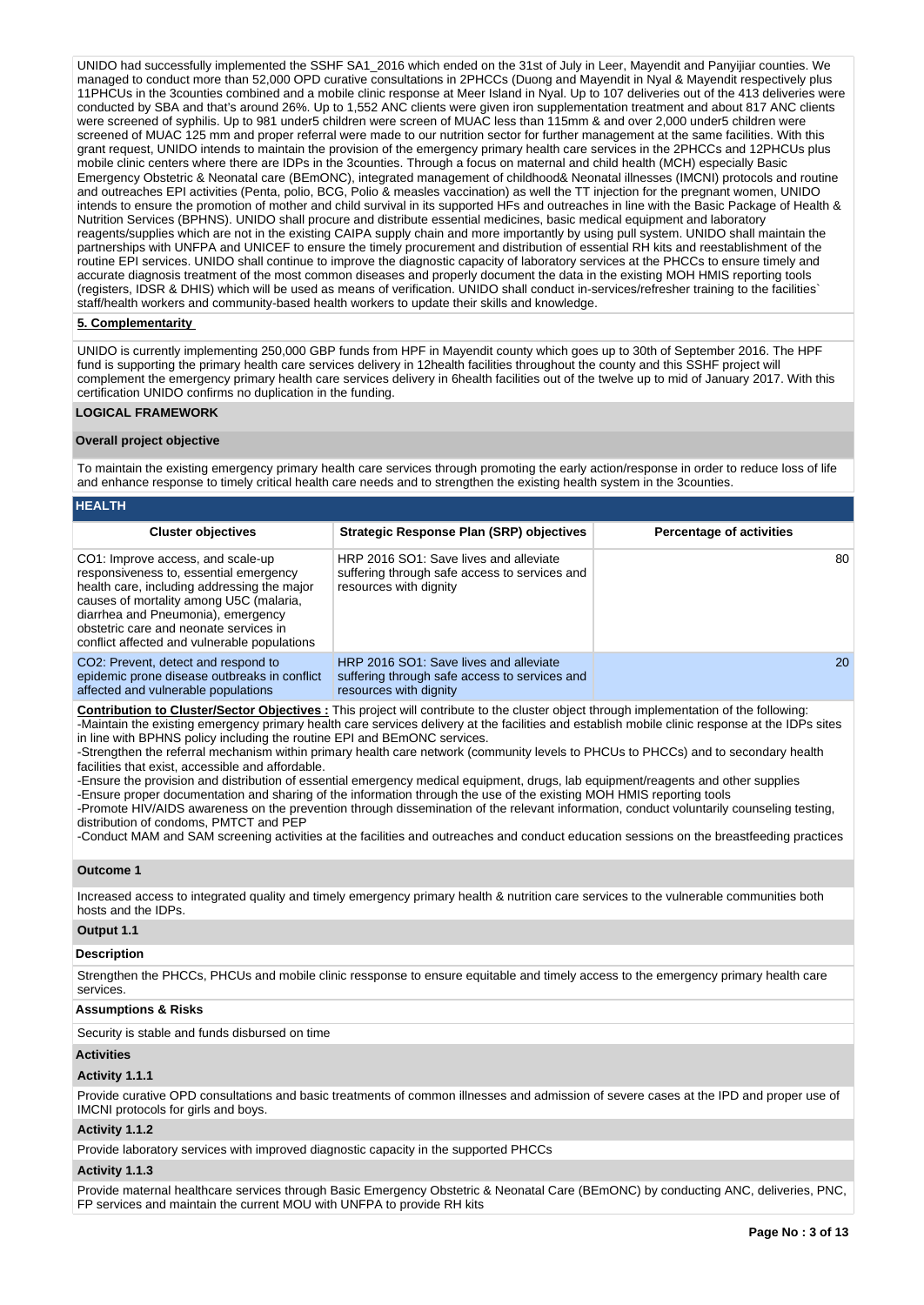# **Activity 1.1.4**

Conduct mobile clinic response at the IDPs sites which have no existing health facilities

| <b>Indicators</b> |
|-------------------|
|-------------------|

|                                |                                                                       |                                                                                                                              | <b>End cycle beneficiaries</b> | End<br>cycle |             |           |                |
|--------------------------------|-----------------------------------------------------------------------|------------------------------------------------------------------------------------------------------------------------------|--------------------------------|--------------|-------------|-----------|----------------|
| Code                           | <b>Cluster</b>                                                        | <b>Indicator</b>                                                                                                             | <b>Men</b>                     | <b>Women</b> | <b>Boys</b> | Girls     | <b>Target</b>  |
| Indicator 1.1.1                | <b>HEALTH</b>                                                         | (Frontline services): # of outpatient consultations<br>in conflict and other vulnerable states                               | 12,50<br>0                     | 18,000       | 6,30<br>0   | 7,25<br>0 | 44,050         |
| <b>Means of Verification:</b>  |                                                                       |                                                                                                                              |                                |              |             |           |                |
| Indicator 1.1.2                | <b>HEALTH</b>                                                         | Frontline # Number of facilities providing<br><b>BEmONC</b> services                                                         |                                |              |             |           | $\overline{2}$ |
|                                | Means of Verification: DHIS, facilities and UNIDO's reports           |                                                                                                                              |                                |              |             |           |                |
| Indicator 1.1.3                | <b>HEALTH</b>                                                         | Frontline # Number of deliveries attended by<br>skilled birth attendants in conflict-affected and<br>other vulnerable states |                                | 50           |             |           | 50             |
|                                | Means of Verification: DHIS, facilities registers and UNIDO's reports |                                                                                                                              |                                |              |             |           |                |
| Indicator 1.1.4                | <b>HEALTH</b>                                                         | Frontline # Number of functional health facilities in<br>conflict-affected and other vulnerable states                       |                                |              |             |           | 14             |
|                                | Means of Verification: DHIS and UNIDO's reports                       |                                                                                                                              |                                |              |             |           |                |
| <b>Outcome 2</b>               |                                                                       |                                                                                                                              |                                |              |             |           |                |
|                                |                                                                       | Strengthen routine and outreaches EPI services and NIDs campaigns for Polio.                                                 |                                |              |             |           |                |
| Output 2.1                     |                                                                       |                                                                                                                              |                                |              |             |           |                |
| <b>Description</b>             |                                                                       |                                                                                                                              |                                |              |             |           |                |
|                                | Ensure child health through application of preventive measures        |                                                                                                                              |                                |              |             |           |                |
| <b>Assumptions &amp; Risks</b> |                                                                       |                                                                                                                              |                                |              |             |           |                |
|                                | Security stable and funds disburse on time                            |                                                                                                                              |                                |              |             |           |                |

## **Activities**

# **Activity 2.1.1**

Conduct routine and outreaches EPI services for the common preventable childhood illnesses and also provide TT injection to the ANC clients

# **Indicators**

|                                |                                                                              |                                                                                                                                          | <b>End cycle beneficiaries</b> | <b>End</b><br>cycle |             |              |               |
|--------------------------------|------------------------------------------------------------------------------|------------------------------------------------------------------------------------------------------------------------------------------|--------------------------------|---------------------|-------------|--------------|---------------|
| Code                           | <b>Cluster</b>                                                               | <b>Indicator</b>                                                                                                                         | <b>Men</b>                     | Women               | <b>Boys</b> | <b>Girls</b> | <b>Target</b> |
| Indicator 2.1.1                | <b>HEALTH</b>                                                                | Frontline # of children 6 to 59 months receiving<br>measles vaccinations in emergency or returnee<br>situation                           |                                |                     | 600         | 700          | 1,300         |
|                                | Means of Verification: DHIS, facilities registers and UNIDO's reports        |                                                                                                                                          |                                |                     |             |              |               |
| Indicator 2.1.2                | <b>HEALTH</b>                                                                | Frontline # of children with 3 doses of pentavalent<br>vaccine                                                                           |                                |                     | 1,00<br>0   | 1,00<br>0    | 2,000         |
|                                | <b>Means of Verification:</b> DHIS, facilities registers and UNIDO's reports |                                                                                                                                          |                                |                     |             |              |               |
| Indicator 2.1.3                | <b>HEALTH</b>                                                                | Frontline # of facilities with functioning Cold chain<br>in conflict states                                                              |                                |                     |             |              | 3             |
|                                | Means of Verification: DHIS and UNIDO's reports                              |                                                                                                                                          |                                |                     |             |              |               |
| <b>Outcome 3</b>               |                                                                              |                                                                                                                                          |                                |                     |             |              |               |
| the CAIPA supplies chain       |                                                                              | Adequate and uninterrupted supply of the essential emergency medicines, medical equipment, laboratory reagents/supplies which are not in |                                |                     |             |              |               |
| Output 3.1                     |                                                                              |                                                                                                                                          |                                |                     |             |              |               |
| <b>Description</b>             |                                                                              |                                                                                                                                          |                                |                     |             |              |               |
|                                | Facilities provided with adequate supplies of essential emergency supplies   |                                                                                                                                          |                                |                     |             |              |               |
| <b>Assumptions &amp; Risks</b> |                                                                              |                                                                                                                                          |                                |                     |             |              |               |
|                                | Security stable and funds disbursed on time                                  |                                                                                                                                          |                                |                     |             |              |               |
| <b>Activities</b>              |                                                                              |                                                                                                                                          |                                |                     |             |              |               |
| Activity 3.1.1                 |                                                                              |                                                                                                                                          |                                |                     |             |              |               |
| health facilities.             |                                                                              | Procurement and distribution of essential emergency medicines, medical & laboratory supplies, basic medical equipment to all supported   |                                |                     |             |              |               |
| Activity 3.1.2                 |                                                                              |                                                                                                                                          |                                |                     |             |              |               |
|                                |                                                                              | Print of Child health, ANC, OPD and IPD cards to ensure quality assurance in the services delivery                                       |                                |                     |             |              |               |

# **Indicators**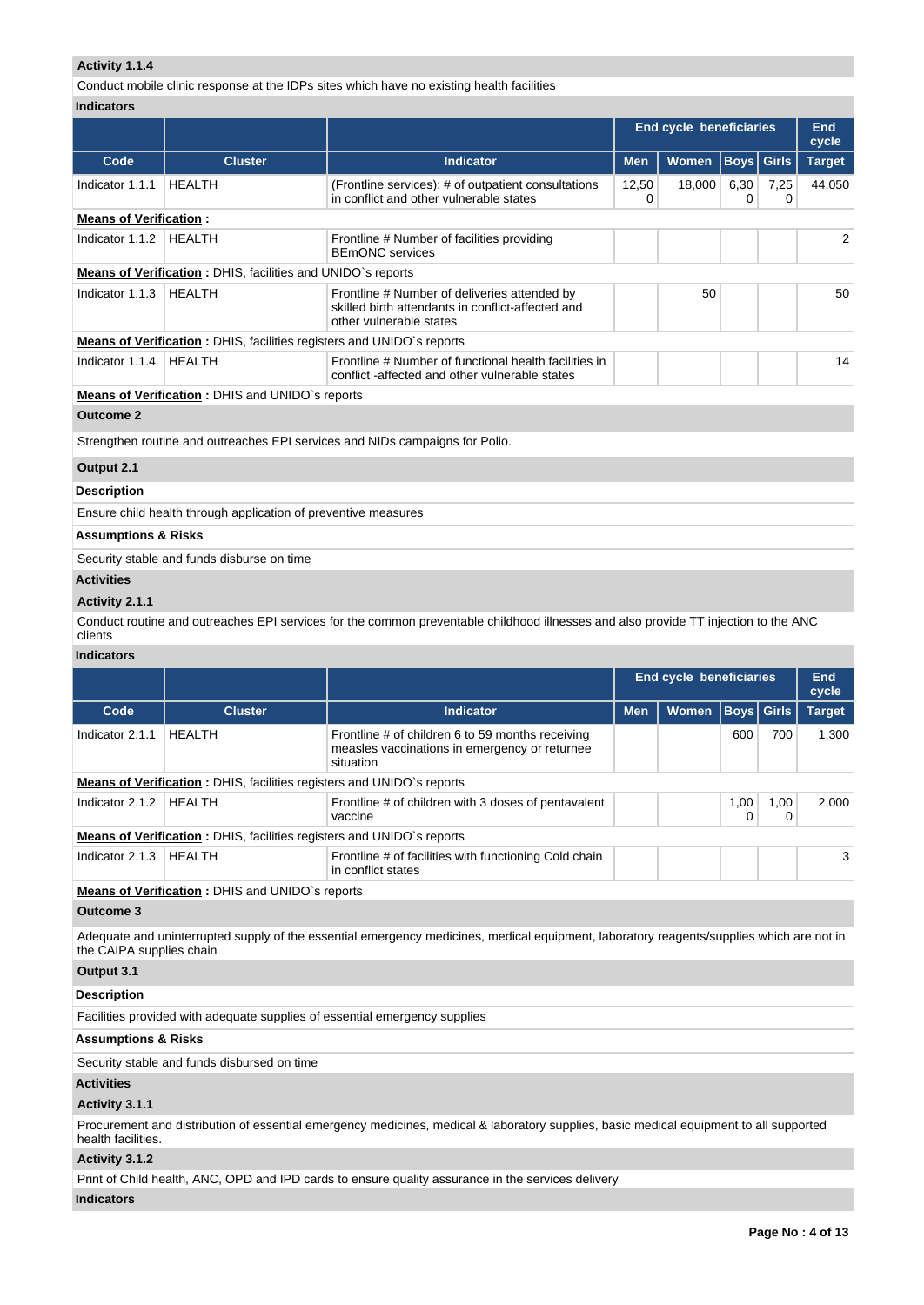|                                                                                                                                                                                                        |                                                                              |                                                                                                                                       | <b>End cycle beneficiaries</b> | <b>End</b><br>cycle |   |                   |               |
|--------------------------------------------------------------------------------------------------------------------------------------------------------------------------------------------------------|------------------------------------------------------------------------------|---------------------------------------------------------------------------------------------------------------------------------------|--------------------------------|---------------------|---|-------------------|---------------|
| Code                                                                                                                                                                                                   | <b>Cluster</b>                                                               | <b>Indicator</b>                                                                                                                      | <b>Men</b>                     | <b>Women</b>        |   | <b>Boys Girls</b> | <b>Target</b> |
| Indicator 3.1.1                                                                                                                                                                                        | <b>HEALTH</b>                                                                | Frontline Total number of deaths recorded within<br>the facility                                                                      | 0                              | 0                   | 0 | $\Omega$          | 0             |
|                                                                                                                                                                                                        | <b>Means of Verification:</b> DHIS, facilities registers and UNIDO's reports |                                                                                                                                       |                                |                     |   |                   |               |
| Outcome 4                                                                                                                                                                                              |                                                                              |                                                                                                                                       |                                |                     |   |                   |               |
| Strengthen emergency preparedness and respond to health related emergencies including the control of prone epidemic diseases<br>outbreaks at the supported health facilities and the community levels. |                                                                              |                                                                                                                                       |                                |                     |   |                   |               |
| Output 4.1                                                                                                                                                                                             |                                                                              |                                                                                                                                       |                                |                     |   |                   |               |
| <b>Description</b>                                                                                                                                                                                     |                                                                              |                                                                                                                                       |                                |                     |   |                   |               |
|                                                                                                                                                                                                        | encourage equal utilization of the available health services.                | Increase capacity of health facilities and community levels in communicable disease control, prevention and emergency response and    |                                |                     |   |                   |               |
| <b>Assumptions &amp; Risks</b>                                                                                                                                                                         |                                                                              |                                                                                                                                       |                                |                     |   |                   |               |
|                                                                                                                                                                                                        | Community leaders and other stakeholders cooporate                           |                                                                                                                                       |                                |                     |   |                   |               |
| <b>Activities</b>                                                                                                                                                                                      |                                                                              |                                                                                                                                       |                                |                     |   |                   |               |
| Activity 4.1.1                                                                                                                                                                                         |                                                                              |                                                                                                                                       |                                |                     |   |                   |               |
|                                                                                                                                                                                                        | control through conduction of health education sessions                      | Strengthen community mobilization/awareness on the health promotion, prevention of the common morbidities including diseases outbreak |                                |                     |   |                   |               |

## **Activity 4.1.2**

Updating health workers on clinical management of sexual violence/SGBV protocols (CMR), psychosocial & mental health first aids, counselling and caring for the victims

## **Indicators**

|                            |                                                        |                                                                                           | <b>End cycle beneficiaries</b> | End<br>cycle |                   |  |               |  |  |  |  |
|----------------------------|--------------------------------------------------------|-------------------------------------------------------------------------------------------|--------------------------------|--------------|-------------------|--|---------------|--|--|--|--|
| Code                       | <b>Cluster</b>                                         | <b>Indicator</b>                                                                          | <b>Men</b>                     | <b>Women</b> | <b>Boys</b> Girls |  | <b>Target</b> |  |  |  |  |
| Indicator 4.1.1            | HFAI TH                                                | Frontline # of epidemic prone disease alerts<br>verified and responded to within 48 hours |                                |              |                   |  | 80            |  |  |  |  |
|                            | <b>Means of Verification: DHIS and UNIDO's reports</b> |                                                                                           |                                |              |                   |  |               |  |  |  |  |
| Indicator 4.1.2            | <b>HFAITH</b>                                          | Frontline # of staffs trained on Clinical<br>Management of Rape (CMR)                     | 9                              | 6            |                   |  | 15            |  |  |  |  |
|                            | <b>Means of Verification:</b>                          |                                                                                           |                                |              |                   |  |               |  |  |  |  |
| <b>Additional Targets:</b> |                                                        |                                                                                           |                                |              |                   |  |               |  |  |  |  |

# **M & R**

## **Monitoring & Reporting plan**

UNIDO will continue to use the existing MOH HMIS reporting tools such as weekly on line EWARS, IDSR and the monthly DHIS reporting systems as well the surveillance forms for the disease outbreak. We shall also develop internal indicators tracking template which will complement the other reporting systems. UNIDO will continuously preposition all types of registers books depending on their availability in the MOH or availability of resources to print them. We will also continue to print the OPD cards, IPD cards, ANC cards, Child health cards and stock monitoring cards and be prepositioned to all the supported health facilities. We will also make sure that staffs are trained on how to use each of the aforementioned tools for the quality assurance, timely and proper reporting system and those reports shall be shared with the SMOH/MOH and the cluster on time. Routine monthly & quarterly supervisions to the facilities and field locations respectively shall be conducted in collaboration with the CHDs using QSC to monitor the efficiency and quality of services delivery to the communities. The reports on the findings and recommendations from those supervision visits including the feedback from the beneficiaries shall be used to redirect the strategic plans of the project implementation.

UNIDO will also be updating the HC every fortnight on the progress in the activities implementation throughout the implementation period of this project.

## **Workplan**

| Activitydescription                                                                                                                                                                              | Year | 1 | $\overline{2}$ | 3 | 5 |  |    |          |     | 6 7 8 9 10 11 12          |                         |
|--------------------------------------------------------------------------------------------------------------------------------------------------------------------------------------------------|------|---|----------------|---|---|--|----|----------|-----|---------------------------|-------------------------|
| Activity 1.1.1: Provide curative OPD consultations and basic treatments of common<br>illnesses and admission of severe cases at the IPD and proper use of IMCNI<br>protocols for girls and boys. | 2016 |   |                |   |   |  | X. | <b>X</b> | ΙX. | $\mathsf{X}$ $\mathsf{X}$ |                         |
|                                                                                                                                                                                                  | 2017 | X |                |   |   |  |    |          |     |                           |                         |
| Activity 1.1.2: Provide laboratory services with improved diagnostic capacity in the<br>supported PHCCs                                                                                          | 2016 |   |                |   |   |  | X  | X.       | X.  | ΙX.                       | $\mathsf{I} \mathsf{X}$ |
|                                                                                                                                                                                                  | 2017 | X |                |   |   |  |    |          |     |                           |                         |
| Activity 1.1.3: Provide maternal healthcare services through Basic Emergency<br>2016<br>Obstetric & Neonatal Care (BEmONC) by conducting ANC, deliveries, PNC, FP                                |      |   |                |   |   |  | X. | <b>X</b> | ΙX. | $\mathsf{X}$              | $\mathsf{I} \mathsf{X}$ |
| services and maintain the current MOU with UNFPA to provide RH kits                                                                                                                              | 2017 | X |                |   |   |  |    |          |     |                           |                         |
| Activity 1.1.4: Conduct mobile clinic response at the IDPs sites which have no<br>existing health facilities                                                                                     | 2016 |   |                |   |   |  | X  | <b>X</b> | ΙX. | ΙX.                       | $\mathsf{I} \mathsf{X}$ |
|                                                                                                                                                                                                  | 2017 | X |                |   |   |  |    |          |     |                           |                         |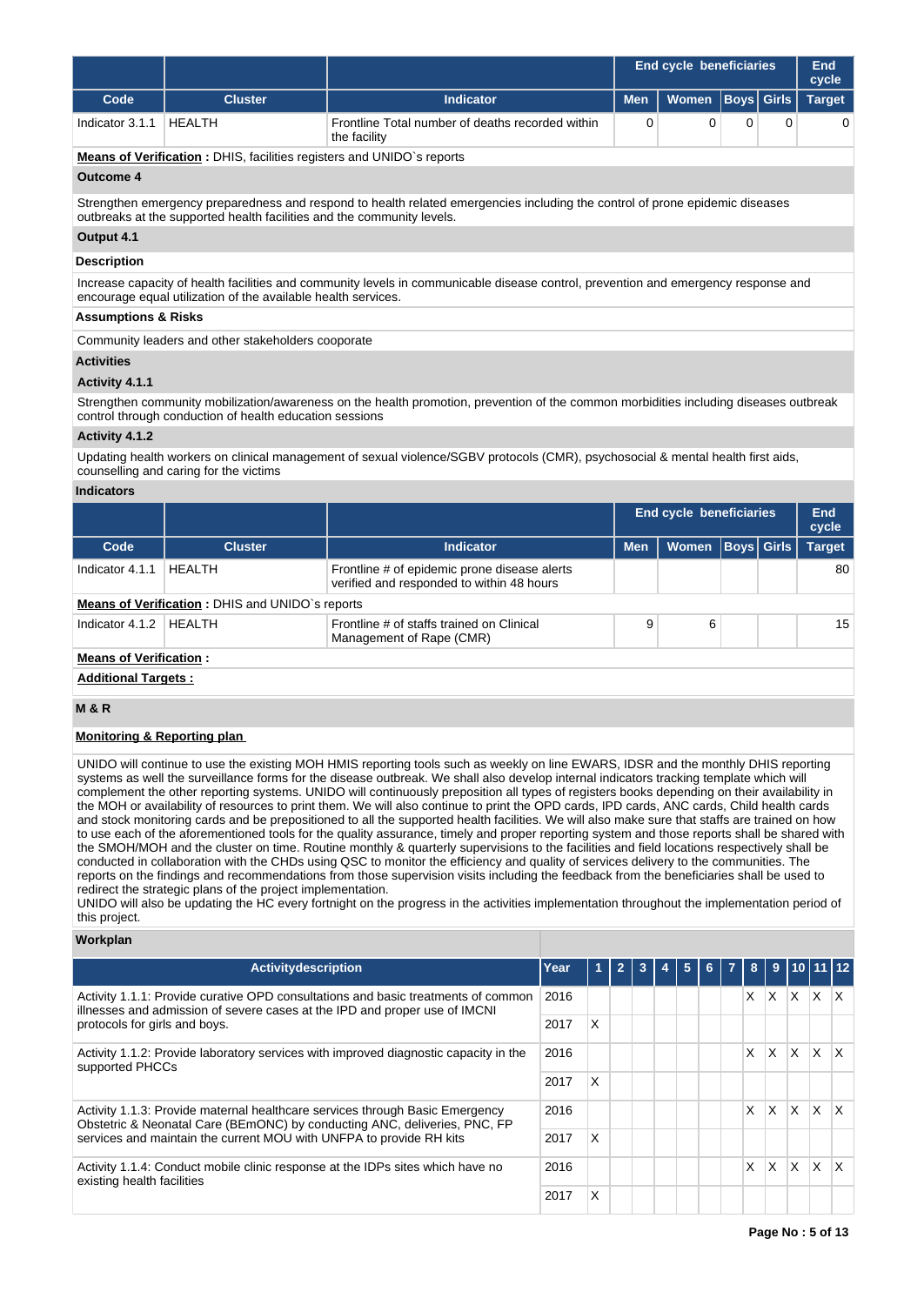| Activity 2.1.1: Conduct routine and outreaches EPI services for the common<br>preventable childhood illnesses and also provide TT injection to the ANC clients                                                      |  |   |  |  | X | X. | ΙX. | $X$ $X$  |    |
|---------------------------------------------------------------------------------------------------------------------------------------------------------------------------------------------------------------------|--|---|--|--|---|----|-----|----------|----|
|                                                                                                                                                                                                                     |  | X |  |  |   |    |     |          |    |
| Activity 3.1.1: Procurement and distribution of essential emergency medicines,<br>medical & laboratory supplies, basic medical equipment to all supported health<br>facilities.                                     |  |   |  |  |   |    | X   | X        |    |
|                                                                                                                                                                                                                     |  |   |  |  |   |    |     |          |    |
| Activity 3.1.2: Print of Child health, ANC, OPD and IPD cards to ensure quality<br>assurance in the services delivery                                                                                               |  |   |  |  | X | X  |     |          |    |
|                                                                                                                                                                                                                     |  |   |  |  |   |    |     |          |    |
| Activity 4.1.1: Strengthen community mobilization/awareness on the health<br>promotion, prevention of the common morbidities including diseases outbreak<br>control through conduction of health education sessions |  |   |  |  |   | X  | X   | <b>X</b> | ΙX |
|                                                                                                                                                                                                                     |  | X |  |  |   |    |     |          |    |
| Activity 4.1.2: Updating health workers on clinical management of sexual<br>violence/SGBV protocols (CMR), psychosocial & mental health first aids,<br>counselling and caring for the victims                       |  |   |  |  |   |    | X   |          |    |
|                                                                                                                                                                                                                     |  |   |  |  |   |    |     |          |    |

## **OTHER INFO**

## **Accountability to Affected Populations**

UNIDO will continue to conduct health awareness campaigns sessions in the nearby Schools and Churches on the safe and equal utilization of the health care services with respect to the local cultures and norms. We shall also continue to support the communities through existing local community organizations/teams and other various group associations to disseminate the health messages by using the IEC materials and by using the appropriate channels. We shall also ensure the existence of environmental friendly measures by correct disposal of plastic bags, grading of wastes like hazardous and non-hazardous medical wastes and sharps disposables in separate containers and ensure the availability of permanent incinerators and dustbins in the health facilities which will be supported under this project proposal. We will also ensure the routine check on the expiry dates of the drugs and other supplies at the stores and responsibly deal with the findings accordingly. We will make sure that the communities have access to the health care services and utilize the services provided with dignity.

### **Implementation Plan**

This project will directly be implemented by UNIDO personnel and under direct supervision from the management in the head office in Juba as well the sub-offices at the counties` levels. Monitoring and Evaluation on the project implementation progress will always be conducted monthly by the field supervisors and quarterly by the project manager to measure the successes and shortcomings per indicators therein and to guarantee the quality, efficiency and effectiveness of the services being delivered to the community. Monthly and interim progress management reports in line with project targets, the state of financial resources and summary of expenditures shall always be compiled and analyzed. The project manager and finance manager will ensure that all necessary reports are prepared, complied and submitted on time at the end of each quarter/interim progress periods. Various tools like observatory, review documents, key informants techniques will be used to capture and document the project performance. Project stakeholders and beneficiaries feedback will play a vital role in assessing the extent of the successes. This will also help in structuring the project implementation course in order to maximize the delivery of the planned project activities in their respective time frames.

## **Coordination with other Organizations in project area**

**Name of the organization Areas/activities of collaboration and rationale** 

**Environment Marker Of The Project**

#### **Gender Marker Of The Project**

2a-The project is designed to contribute significantly to gender equality

### **Justify Chosen Gender Marker Code**

This project will ensure the utilization of the health services by women, girls, boys and men equally without hindrances. Equal representation of women and men must be ensured in Village Health Committees (VHCs)/health promoters` compositions which are selected for each supported facility so that they can adequately plan for the facilities in their respective areas and give feedback on the services delivery in order to meet the needs for all. Men and women shall be trained on their roles and duties in the uptake of RH services and the family planning practices so that they convey the same messages to the wider community/population

## **Protection Mainstreaming**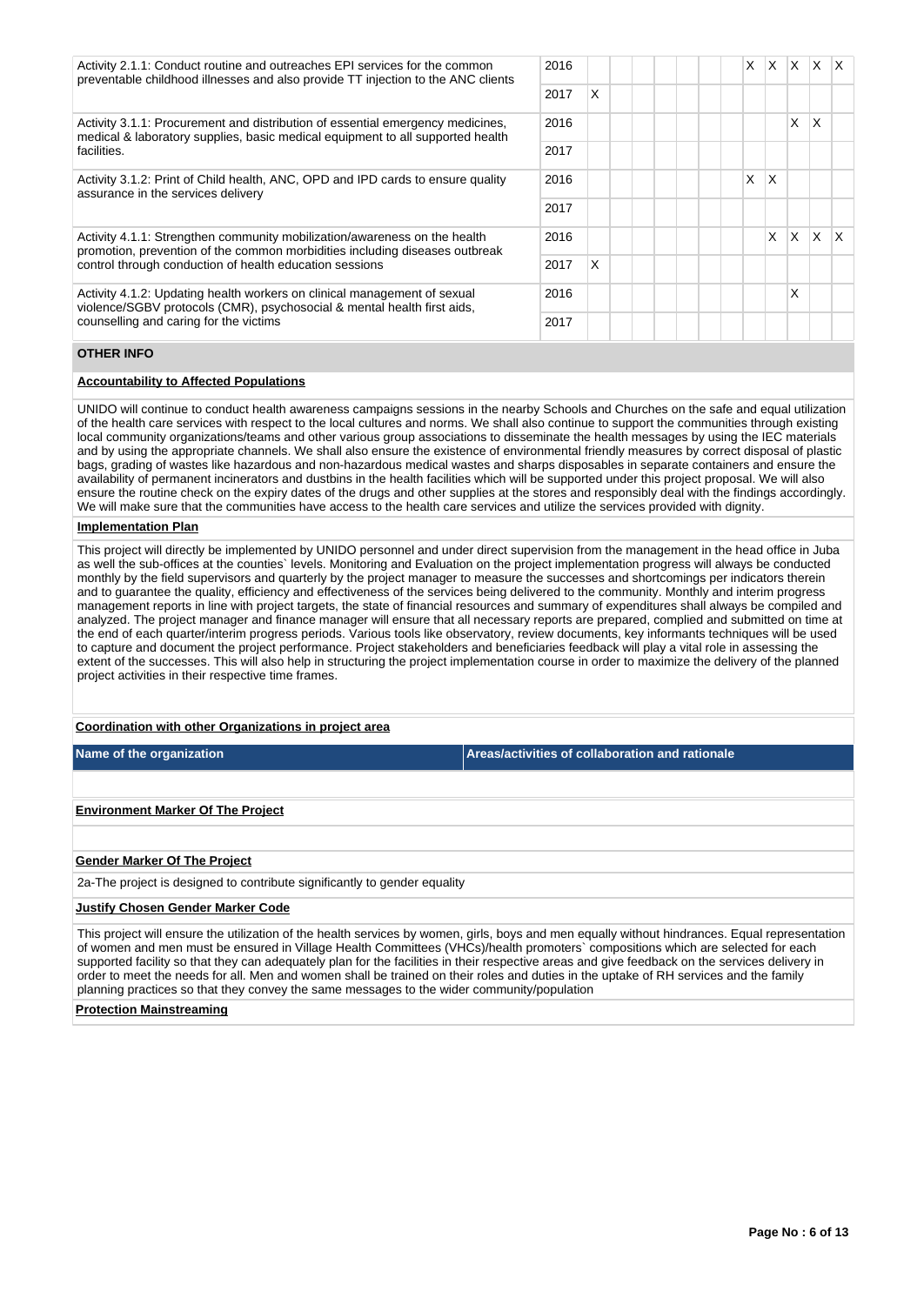As part of the Greater Upper Nile Region, Unity state has been very much devastated by the current conflicts for the last 30months or so. Moreover, the Southern area of the state suffered the most. Women and girls are always vulnerable to all sorts of violence both sexual and physical. A report released by UNMISS and UN Human Rights Department on the 21st of January 2016 indicated that women and girls were subjected to abduction and rape on very large scale and these activities included enslavement, gang-rape, torture and force abortion. The report illustrated about 194 incidents of conflict related abuses which involved 280 victims including approximately 70 minors. UN Protection Cluster in South Sudan reportedly identified 1,300 women and girls raped between April and September 2015 in Sothern Unity alone. The poverty and insecurity predispose women and girls into more vulnerable status where they are easily exploited by armed militants and surrender in the name of protection. In line with the indicators aforementioned, UNIDO plans to deploy skilled clinical health workers to carry out counselling, Clinical Management of Rape (CMR), care for the victims and other activities like PEP & PMTCT for HIV/AIDS. Staffs will also be trained on mental health and psychosocial supports first aids and we shall make sure that the services are being rendered in respect to DO NO HARM theory and every community member shall receive the health care services with dignity. Health awareness activities on HIV/AIDS and other Sexually Transmitted infections prevention will be conducted at the facilities and at the neighboring schools and Churches. UNIDO shall also maintain the current MOU with UNFPA to preposition the relevant RH kits. Consultative meetings will regularly be conducted monthly/quarterly with the local authorities and community leaders on how to protect the vulnerable groups of people (women and girls) in their respective communities so that many ambassadors are sent out into the communities with protection messages on human safety and dignity.

### **Country Specific Information**

## **Safety and Security**

Throughout the conflict period, humanitarian actors have been targeted actions from the armed militants in the country. It has therefore not been easy to guarantee the safety of both the beneficiaries and the services providers alike. Many lives were lost, properties looted and many humanitarian actors were sexually and physically assault. The situation relatively returned to normalcy since the formation of Transitional Government of National Unity (TGoNU) in April 2016 especially in Southern Unity and humanitarian actors including UNIDO gained comfortable access to the populated areas in and around the Southern Unity counties. And UNIDO having been a long time humanitarian actor in Mayendit and Leer counties usually has an added advantage because of the cemented partnership relation with the community and local authorities and is well conversant with the communities` needs and in the other hand the mitigation measures to ensure the safety of the host community and UNIDO staff (both relocatable and non-relocatable) as well. But with the starting of the conflict again in Juba in July 2016, the security situation began to deteriorate in North Mayendit, Koch and Leer. People displaced, humanitarian actors evacuated their staffs and properties again looted. However, with all the unpredictable risks therein, UNIDO staffs are dedicated to serve the community as usual. We also have an advantage of being National NGO and have good number of non-relocatable staffs (CHD staffs) on ground in the three counties who usually move with the communities even to the hidings. Prioritization of the staffs` safety is enshrined in the entire UNIDO`s policy. Our field operation areas are equipped with satellite phones (Thuraya) for daily contact with the head office in Juba. Evacuations are planned on need basis especially for the relocatable staffs/expertise/international through our logistics department in coordination with other partners in the area including UN bodies. This same procedure will continue to be put in place throughout the implementation period of this project to ensure the provision of basic essential emergency primary health care services to the Vulnerable IDPs and host communities across our areas of operation.

```
Access
```

| <b>BUDGET</b> |                                                                                                                      |   |                |                       |                                          |                                    |                   |
|---------------|----------------------------------------------------------------------------------------------------------------------|---|----------------|-----------------------|------------------------------------------|------------------------------------|-------------------|
| Code          | <b>Budget Line Description</b>                                                                                       |   | $D/S$ Quantity | <b>Unit</b><br>cost   | <b>Duration</b><br><b>Recurran</b><br>ce | $\frac{9}{6}$<br>charged<br>to CHF | <b>Total Cost</b> |
|               | <b>Staff and Other Personnel Costs</b>                                                                               |   |                |                       |                                          |                                    |                   |
| 1.1           | Health Project Manager 20%                                                                                           | D | 1              | 4,500<br>.00          | 5                                        | 20.00                              | 4,500.00          |
|               | Health Manager will have 20% LoE for the project implementation the Gross is 4500 usd *20%*5months                   |   |                |                       |                                          |                                    |                   |
| 1.2           | Maternal & Child Health Coordinator 50%                                                                              | D | 1              | 3,000<br>.00          | 5                                        | 50.00                              | 7,500.00          |
|               | Maternal & Child Health Coordinator will have 50% LoE for the health Coordination the Gross is 3000 usd *50%*5months |   |                |                       |                                          |                                    |                   |
| 1.3           | Primary Health Supervisor 50%                                                                                        | D | 1              | 2,000<br>.00          | 5                                        | 50.00                              | 5,000.00          |
|               | Health Supervisor for Leer and Panyijiar wil have 50% LoE for the project implementation 50%*2000*5months            |   |                |                       |                                          |                                    |                   |
| 1.4           | Clinical Officers 100%                                                                                               | D | 2              | 2,040<br>.00          | 5                                        | 100.00                             | 20,400.00         |
|               | Clinical Officer will have 100% LoE for the Project implementation the Gross is 2040 usd*100%*3*5months              |   |                |                       |                                          |                                    |                   |
| 1.5           | Midwives 100%                                                                                                        | D |                | $2 \mid 1.500$<br>.00 | 5                                        | 100.00                             | 15,000.00         |
|               | Midwives will have 100%LoE for the project implementation the Gross is 1500usd*100%*2*5months                        |   |                |                       |                                          |                                    |                   |
| 1.6           | Nurses 100%                                                                                                          | D | 2              | 1,500<br>.00.         | 5                                        | 100.00                             | 15,000.00         |
|               | Nurse will have 100% for LoE for the project implementation the Gross is 1500usd*100*2*5months                       |   |                |                       |                                          |                                    |                   |
| 1.7           | Lab Technician 100%                                                                                                  | D | 2              | 1,200<br>.00          | 5                                        | 100.00                             | 12,000.00         |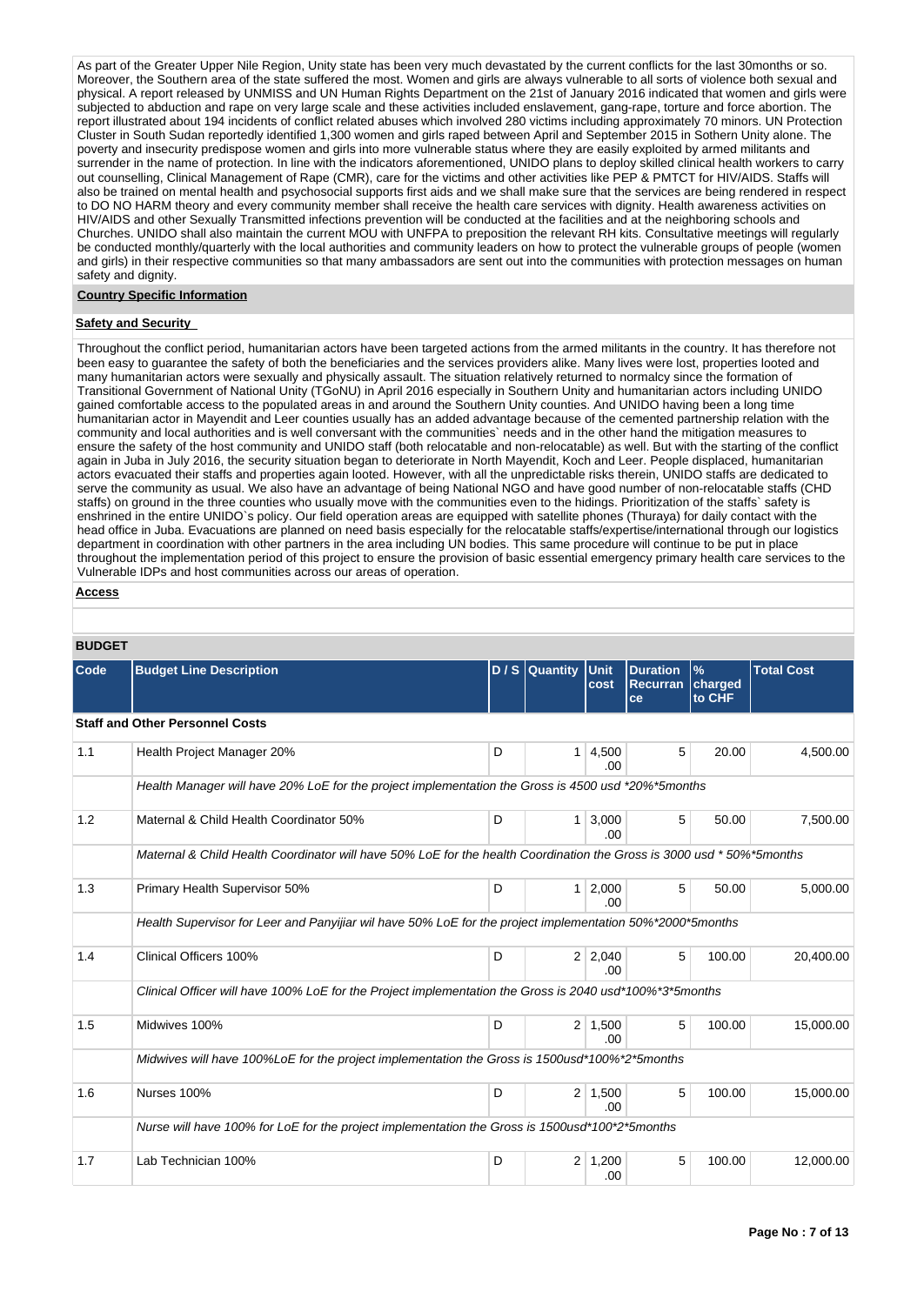|      | Lab Technician will have 100% LoE for the project implementation the Gross is 1200usd*100%*2*5months                                                       |   |                |                       |   |        |           |
|------|------------------------------------------------------------------------------------------------------------------------------------------------------------|---|----------------|-----------------------|---|--------|-----------|
| 1.8  | CHWs 100%                                                                                                                                                  | D |                | 8 420.0<br>0          | 5 | 100.00 | 16,800.00 |
|      | For each 9 health facilities in Nyal and Leer at the Gross of 420 usd                                                                                      |   |                |                       |   |        |           |
| 1.9  | <b>MCHWs 100%</b>                                                                                                                                          | D | 8 <sup>1</sup> | 420.0<br>0            | 5 | 100.00 | 16,800.00 |
|      | For each 9 health facilities in Nyal and Leer at the Gross of 420 usd                                                                                      |   |                |                       |   |        |           |
| 1.10 | Cold Chain Assistant 100%                                                                                                                                  | D | 1 <sup>1</sup> | 420.0<br>0            | 5 | 100.00 | 2,100.00  |
|      | For the Two PHCCs LoE 100% @ 420usd per month                                                                                                              |   |                |                       |   |        |           |
| 1.11 | Dispensers 100%                                                                                                                                            | D |                | $5 \mid 250.0$<br>0   | 5 | 100.00 | 6,250.00  |
|      | For each 8 health facilities in Nyal and Leer at the Gross of 250 usd                                                                                      |   |                |                       |   |        |           |
| 1.12 | Clerks 100%                                                                                                                                                | D |                | 5 200.0<br>0          | 5 | 100.00 | 5,000.00  |
|      | For each 8 health facilities in Nyal and Leer at the Gross of 200 usd                                                                                      |   |                |                       |   |        |           |
| 1.13 | Vaccinators 100%                                                                                                                                           | D | 8 <sup>1</sup> | 200.0<br>0            | 5 | 100.00 | 8,000.00  |
|      | each for five PHCUs                                                                                                                                        |   |                |                       |   |        |           |
| 1.14 | Security Guards 100%                                                                                                                                       | D |                | 8 150.0<br>0          | 5 | 100.00 | 6,000.00  |
|      | For each 9 health facilities in Nyal and Leer at the Gross of 150 usd                                                                                      |   |                |                       |   |        |           |
| 1.15 | Cleaners 100%                                                                                                                                              | D |                | 10 150.0<br>0         | 5 | 100.00 | 7,500.00  |
|      | For each 9 health facilities in Nyal and Leer at the Gross of 150 usd                                                                                      |   |                |                       |   |        |           |
| 1.16 | <b>Executive Director 5%</b>                                                                                                                               | S |                | $1 \mid 7,818$<br>.00 | 5 | 5.00   | 1,954.50  |
|      | The Executive Director is responsible for the an accountability of fund and project implementation with the stakeholders the LoE<br>is5%(5%*7818*5months). |   |                |                       |   |        |           |
| 1.17 | Program Manager5%                                                                                                                                          | S | 1 <sup>1</sup> | 5,600<br>.00          | 5 | 5.00   | 1,400.00  |
|      | The Program Manager is responsible for Program coordination will have LoE 5%(5*5600*5months).                                                              |   |                |                       |   |        |           |
| 1.18 | Director for Finance 5%                                                                                                                                    | S |                | 1 7,396<br>.00        | 5 | 5.00   | 1,849.00  |
|      | Director for Finance is the overseer of the financial out flow and inflow is responsible for financial directive LoE 5%<br>(5%*7396*5months)               |   |                |                       |   |        |           |
| 1.19 | M&E Manager 5%                                                                                                                                             | S |                | 1   5,500<br>.00      | 5 | 5.00   | 1,375.00  |
|      | M&report for the stakeholders Manager is responsible for the preparing monitoring and evaluation will have 5%LoE<br>(5*5500*5months).                      |   |                |                       |   |        |           |
| 1.20 | Finance Manager 5%                                                                                                                                         | S |                | $1 \mid 3,000$<br>.00 | 5 | 5.00   | 750.00    |
|      | Finance Manager is responsible for the Financial reporting and budgetary control will have 10% the LoE is<br>5%(5%*3000*5months).                          |   |                |                       |   |        |           |
| 1.21 | Log & Procurement Manager 5%                                                                                                                               | S |                | $1 \mid 4,000$<br>.00 | 5 | 5.00   | 1,000.00  |
|      | Logistic and Procurement Manager is responssible for project supplies procurement and logistical support will have LoE 5%<br>(5%*4000*5months).            |   |                |                       |   |        |           |
| 1.22 | Staff Medical Insurance cover 10%                                                                                                                          | S |                | $1 \mid 3,123$<br>.56 | 5 | 100.00 | 15,617.80 |
|      | The total staff cost is 217357 * 10% for the whole project period                                                                                          |   |                |                       |   |        |           |
| 1.23 | NISF 17% Employers contribution                                                                                                                            | S |                | 1 5,310<br>.00        | 5 | 100.00 | 26,550.00 |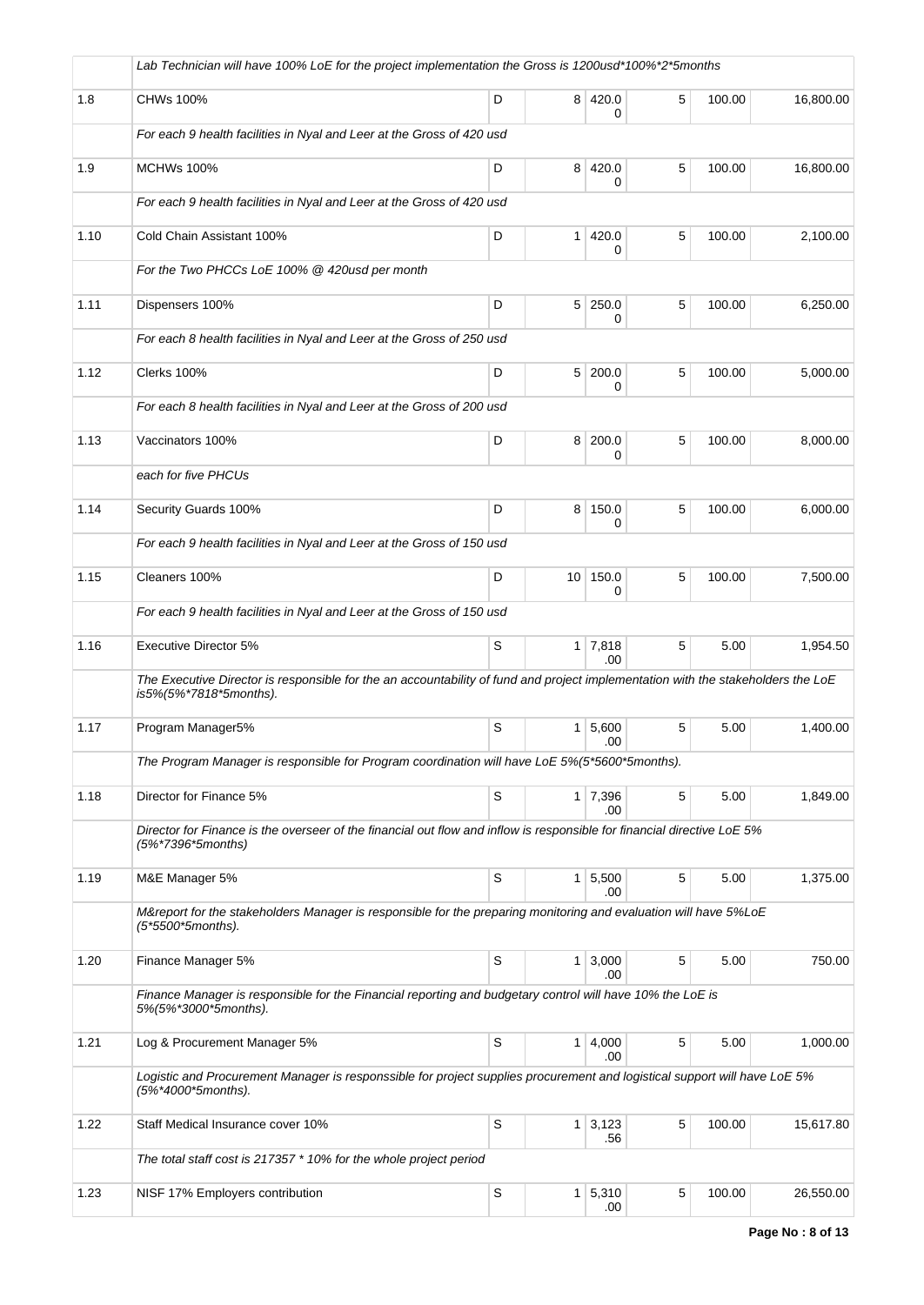|                  | The total staff cost is 217357 * 17% for the whole project period                                                                                |        |                 |                       |              |        |           |
|------------------|--------------------------------------------------------------------------------------------------------------------------------------------------|--------|-----------------|-----------------------|--------------|--------|-----------|
|                  | <b>Section Total</b>                                                                                                                             |        | 198,346.30      |                       |              |        |           |
|                  | Supplies, Commodities, Materials                                                                                                                 |        |                 |                       |              |        |           |
| 2.1              | Updating Health workers on Clinical management of sexual<br>Violence/SGBV (CMR)                                                                  | D      | $\mathbf{1}$    | 1,000<br>.00          | 1            | 100.00 | 1,000.00  |
|                  | 1 update for the health workers at the lumsum amount of 1000usd to cater for tea and lunch plus the stationeries                                 |        |                 |                       |              |        |           |
| $2.2\,$          | Community mobilization/awareness on the health promotion,<br>prevention of common morbidities including disease outbreak                         | D      | 1 <sup>1</sup>  | 1.000<br>.00          | $\mathbf{1}$ | 100.00 | 1,000.00  |
|                  | 1 health promotion awareness campaign for the health workers at the lumsum amount of 1000usd to cater for tea and lunch plus<br>the stationeries |        |                 |                       |              |        |           |
| 2.3              | Conduct routine outreaches EPI services for the common<br>preventable childhood illness and also provide TT injection to<br>the ANC client       | 100.00 | 2,500.00        |                       |              |        |           |
|                  | Monthly outreach at lumsum amount of 2500usd to cater for the transportation                                                                     |        |                 |                       |              |        |           |
| 2.4              | Procurement and distribution of essential emergency medicine<br>(Drugs)                                                                          | D      | $\mathbf{1}$    | 4,000<br>.00          | 1            | 100.00 | 4.000.00  |
|                  | Lumsum amount of 4000usd for the essential emergency drugs                                                                                       |        |                 |                       |              |        |           |
| 2.5              | Procurement of medical and laboratory supplies to support<br>health facilities                                                                   | D      | $\mathbf{1}$    | 6,000<br>.00          | 1            | 100.00 | 6,000.00  |
|                  | Lumpsum amount of 6000usd for the purchase of the essential medical equipment/supplies and laboratory reagents                                   |        |                 |                       |              |        |           |
| 2.6              | Printing of Child Health, ANC, OPD, and IPD Cards                                                                                                | D      | 4000            | 1.00                  | 1            | 100.00 | 4,000.00  |
|                  | 1 Card cost 1 usd * 4000pcs in respect to child health, ANC, OPD, IPD cards                                                                      |        |                 |                       |              |        |           |
| 2.7              | D<br>$2 \mid 4,500$<br>1<br>Mobile clinic response at IDPs locations/highlands in Leer and<br>Nyal<br>.00                                        |        |                 |                       |              | 100.00 | 9,000.00  |
|                  | Lump-sum of 9,000 usd                                                                                                                            |        |                 |                       |              |        |           |
|                  | <b>Section Total</b>                                                                                                                             |        |                 |                       |              |        | 27,500.00 |
| <b>Equipment</b> |                                                                                                                                                  |        |                 |                       |              |        |           |
| 3.1              | Purchase of Laptop Computer                                                                                                                      | D      |                 | $2 \mid 1,200$<br>.00 | 1            | 100.00 | 2,400.00  |
|                  | 1 lenovo laptop is 1200 usd from the market                                                                                                      |        |                 |                       |              |        |           |
| 3.2              | Purchase of Digital Camera                                                                                                                       | D      |                 | 2   800.0<br>0        | 1            | 100.00 | 1,600.00  |
|                  | 1 digital camera cost 800usd                                                                                                                     |        |                 |                       |              |        |           |
| 3.3              | Purchase of Thuraya phone                                                                                                                        | D      |                 | $2 \mid 1,200$<br>.00 | $\mathbf{1}$ | 100.00 | 2,400.00  |
|                  | 1 thuraya phone cost 1200usd                                                                                                                     |        |                 |                       |              |        |           |
| 3.4              | Printer and scanners                                                                                                                             | D      | 1               | 1,200<br>.00          | $\mathbf{1}$ | 100.00 | 1,200.00  |
|                  | 1 3 in 1 printer cost 1200usd                                                                                                                    |        |                 |                       |              |        |           |
| 3.5              | Essential furniture for the supported health fcilities                                                                                           | D      | 1               | 4,500<br>.00          | 1            | 100.00 | 4,500.00  |
|                  | lumsum amount of 7000usd for the purchase of tables cabinet and chairs for the whole health facilities                                           |        |                 |                       |              |        |           |
|                  | <b>Section Total</b>                                                                                                                             |        |                 |                       |              |        | 12,100.00 |
|                  | <b>Contractual Services</b>                                                                                                                      |        |                 |                       |              |        |           |
| 4.1              | Minor repairs of the supported health facilities in Nyal                                                                                         | D      | $\vert 4 \vert$ | 1,500<br>.00          | $\mathbf{1}$ | 100.00 | 6,000.00  |
|                  | the cost for local materials, labours cost, and others                                                                                           |        |                 |                       |              |        |           |
| 4.2              | Minor repairs of the health facilities in Leer County                                                                                            | D      | 4 <sup>1</sup>  | 1,500<br>.00          | 1            | 100.00 | 6,000.00  |
|                  | the cost for local materials, labours cost, and others                                                                                           |        |                 |                       |              |        |           |
|                  | <b>Section Total</b>                                                                                                                             |        |                 |                       |              |        | 12,000.00 |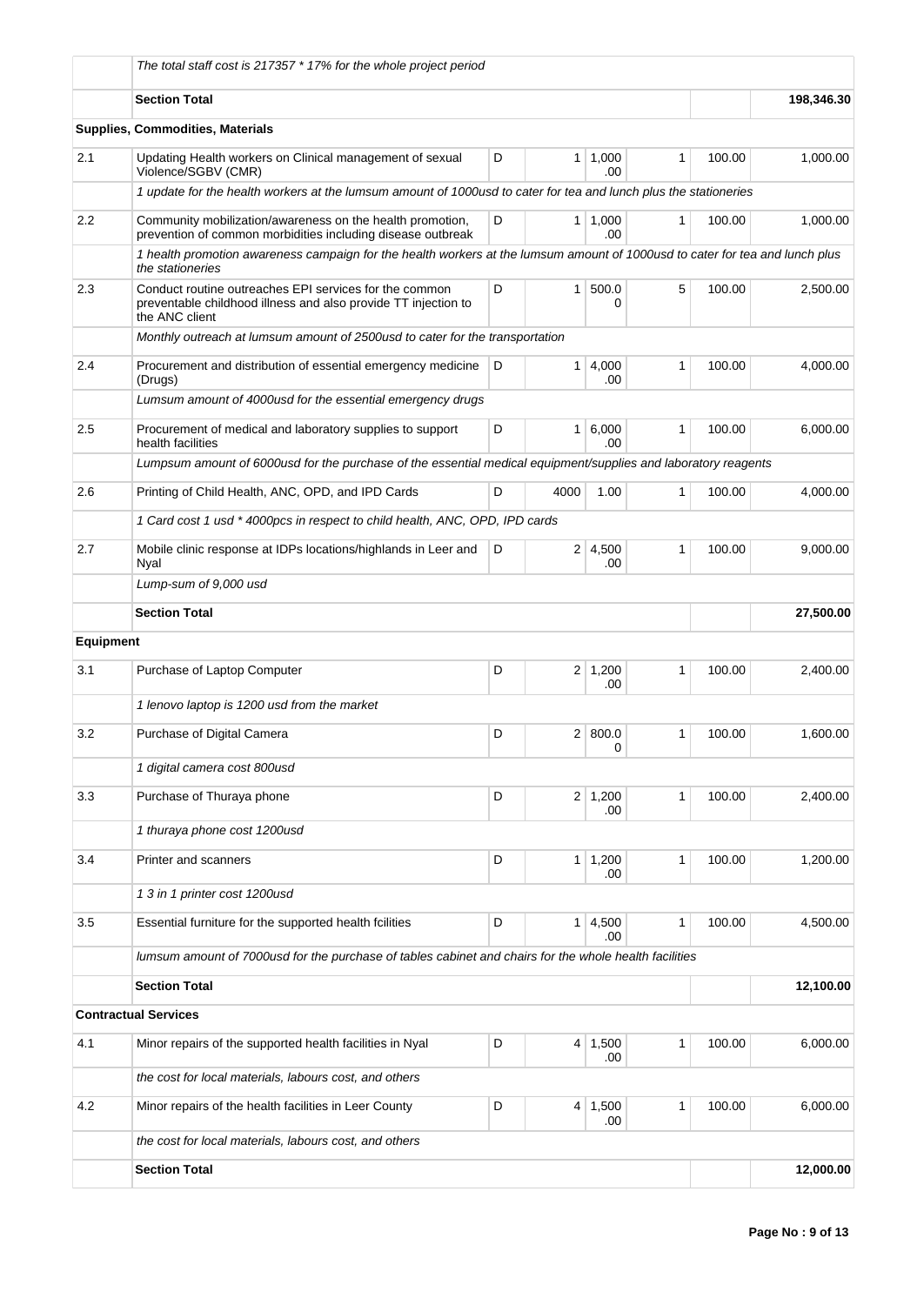| <b>Travel</b> |                                                                                                 |             |                |                       |                |       |           |
|---------------|-------------------------------------------------------------------------------------------------|-------------|----------------|-----------------------|----------------|-------|-----------|
| 5.1           | Staff per diem for referral                                                                     | D           |                | 6 100.0<br>0          | $\sqrt{5}$     | 50.00 | 1,500.00  |
| 5.2           | Flight on UNHAS for supervision and supportive visit                                            | D           |                | $6$ 275.0<br>0        | $\overline{2}$ | 50.00 | 1,650.00  |
|               |                                                                                                 |             |                |                       |                |       |           |
| 5.3           | Ground travel for prepositioning of Medical supplies                                            | D           |                | 6 500.0<br>0          | 1              | 50.00 | 1,500.00  |
| 5.4           | Vehicle fuel for referrals                                                                      | D           |                | 1   800.0<br>0        | $\,$ 5 $\,$    | 50.00 | 2,000.00  |
|               |                                                                                                 |             |                |                       |                |       |           |
| 5.5           | 2 8,000<br>Air Charter to transport medical and laboratory supplies<br>D<br>$\mathbf{1}$<br>.00 |             |                |                       |                |       | 16,000.00 |
|               | <b>Section Total</b>                                                                            |             |                |                       |                |       | 22,650.00 |
|               | <b>General Operating and Other Direct Costs</b>                                                 |             |                |                       |                |       |           |
| 7.1           | Vehicle Fuel                                                                                    | $\mathsf S$ |                | $1 \mid 3,000$<br>.00 | $\,$ 5 $\,$    | 5.00  | 750.00    |
| $7.2\,$       | Office Rent Juba Office                                                                         | $\mathsf S$ |                | 1 5,000<br>.00        | $\sqrt{5}$     | 5.00  | 1,250.00  |
|               |                                                                                                 |             |                |                       |                |       |           |
| 7.3           | <b>Stationeries</b>                                                                             | $\mathsf S$ |                | $1 \ 2,000$<br>.00    | $\sqrt{5}$     | 5.00  | 500.00    |
|               |                                                                                                 |             |                |                       |                |       |           |
| 7.4           | Thuraya Airtime                                                                                 | $\mathsf S$ | 1 <sup>1</sup> | 1,800<br>.00          | $\,$ 5 $\,$    | 5.00  | 450.00    |
| $7.5$         | Vehicle Repairs and maintenance                                                                 | $\mathsf S$ |                | $1 \mid 2,500$<br>.00 | $\,$ 5 $\,$    | 4.00  | 500.00    |
| 7.6           | Generator repairs                                                                               | S           |                | 1 2,000               | $\sqrt{5}$     | 5.00  | 500.00    |
|               |                                                                                                 |             |                | .00                   |                |       |           |
| 7.7           | Office water                                                                                    | $\mathsf S$ |                | 1   1,000<br>.00      | $\,$ 5 $\,$    | 5.00  | 250.00    |
| 7.8           | <b>Mobile Airtime</b>                                                                           | $\mathsf S$ |                | 1   1,000<br>.00      | $\sqrt{5}$     | 5.00  | 250.00    |
|               |                                                                                                 |             |                |                       |                |       |           |
| $7.9$         | Vehicle Insurance covers                                                                        | $\mathbb S$ |                | $2 \mid 1,000$<br>.00 | 1              | 5.00  | 100.00    |
|               |                                                                                                 |             |                |                       |                |       |           |
| 7.10          | Visivility (T-shirt, banners, stickers)                                                         | $\mathsf D$ |                | 1 5,000<br>.00        | $\mathbf{1}$   | 5.00  | 250.00    |
| 7.11          | Juba office Rub hall                                                                            | $\mathsf S$ |                | $1 \ 24,00$<br>0.00   | $\mathbf{1}$   | 5.00  | 1,200.00  |
|               |                                                                                                 |             |                |                       |                |       |           |
| 7.12          | Juba office Rub hall maintenanceS                                                               | $\mathsf S$ |                | 1   1,000<br>.00      | $\,$ 5 $\,$    | 5.00  | 250.00    |